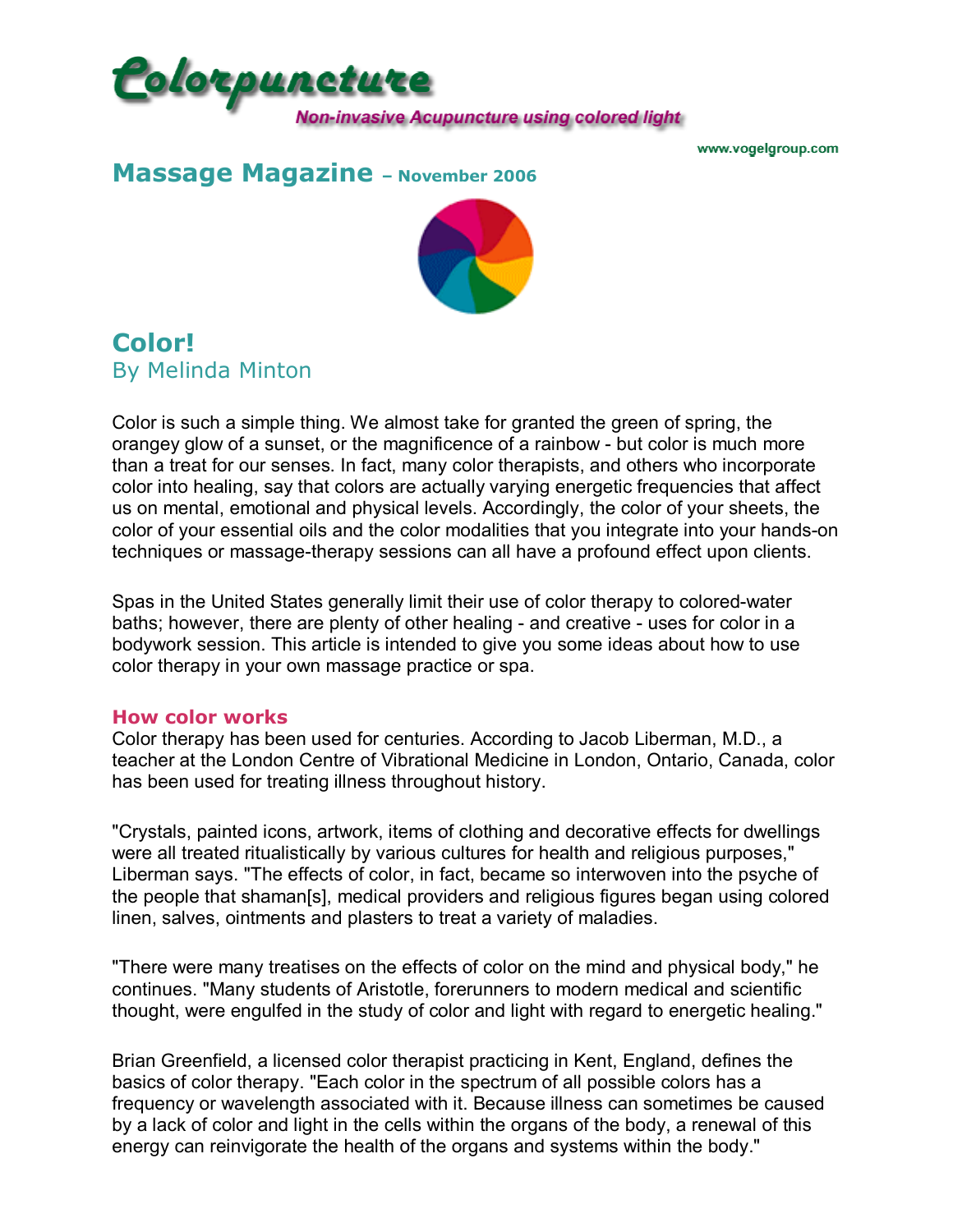Greenfield points out that color frequencies can be transmitted to a client through a variety of means, including the placement of gemstones and crystals on the body, placing silk scarves on or around them, using solarized water and by bathing the client in colored light.

"Aromatherapy, reflexology, yoga and other complementary modalities can be combined with the massage and color practices to achieve optimal results," says Greenfield.

The client must also be put through some type of assessment process to detail where color frequencies are most deficient. "My initial appointments last about two hours. In that time I cover the client's mental and emotional state as well as discussing current health issues and concerns," says Greenfield. There are many different methods that a practitioner can use to identify the state of the client. "I use kinesiology to test muscle strength in relation to color, dowsing and diagnostic charts, in addition to considering data from other healers on the client," says Greenfield.

Although there are various schools of thought about the more intricate nature of color healing, the primary traits assigned to each color seem to be consistent throughout the literature. In general, bright tones like red, yellow and orange are stimulating and energizing, while cool tones like blue, purple and shades of green can be soothing, regenerative and calming. White is purifying and stabilizing to the individual's energy system. Black can be a protective and grounding color - but black must be used in moderation because it has a tendency to absorb negativity and is, therefore, best used with another color.

#### **Using color with bodywork**

Color therapy can be used in a variety of ways in one's spa or massage practice. With very little money, time or space, color can be added to a touch-therapy session, or offered as a service on its own. Beyond either of those options, color can play a central role in the life of your practice - even if you don't offer color therapy - through its use in your session room and accessories.

According to Caroline Bayard, founder and director of the Northeast Holistic Center in Belleville, New Jersey, and a feng shui expert, different colors correspond to different elements: red to fire; blue to water; yellow and orange to earth; and green to wood.

Colors can also be used to express the purpose of your practice and to affect the perception of clients, Bayard says. "To promote your business as a source of healing, try to use yellow, beige and orange colors," she says. Added accents of black will give your business that much more stability and financial stamina. Add splashes of purple for prosperity and fame for your career.

"To work on the health of the client while enhancing the health of your business, try a combination of yellow and lavender sheets on a black table," she adds. "The purple will bring prosperity to your business, yellow will bring help to the client and aid in opening up their chakras, and the black table will reinforce the stability of the massage practice."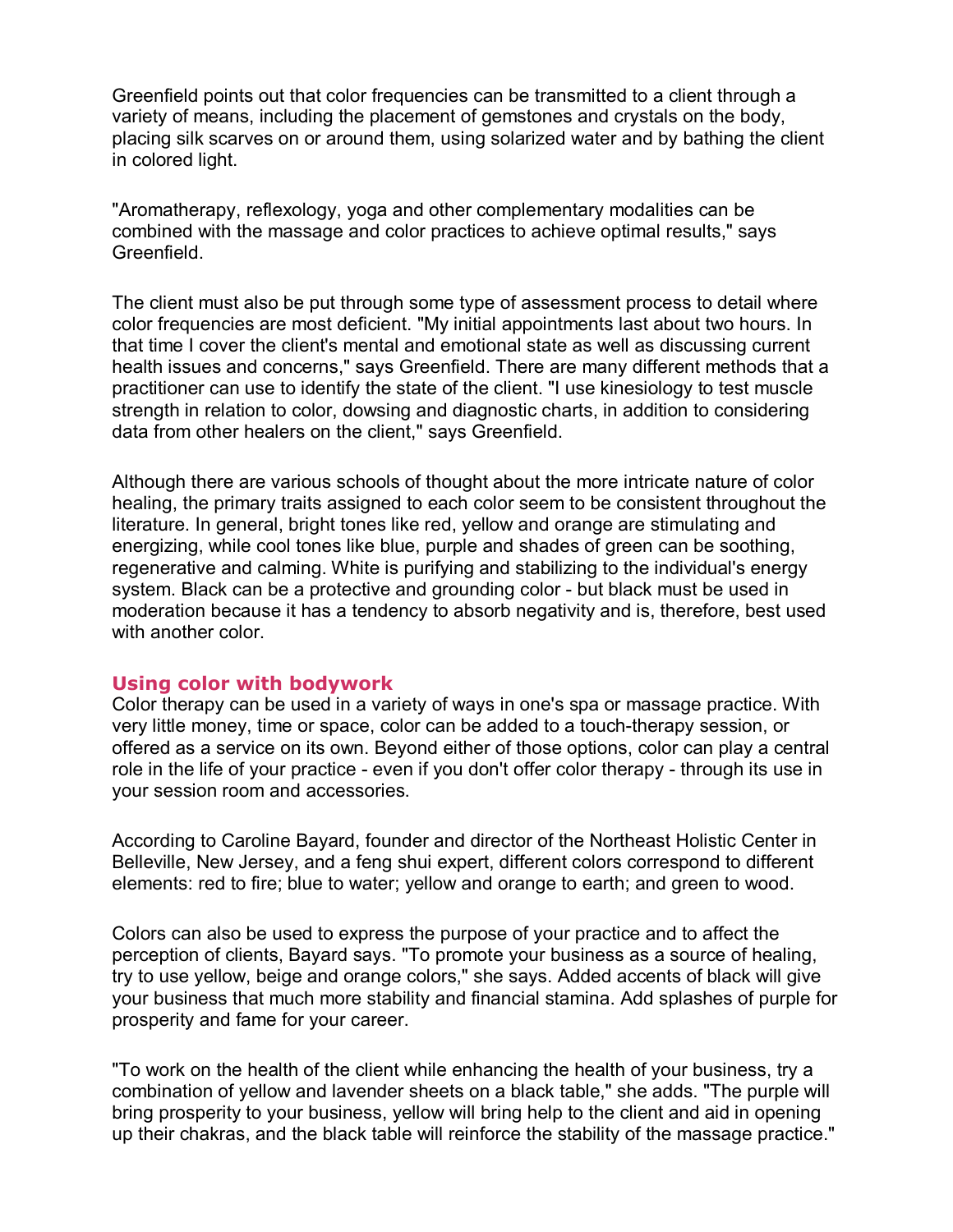Anne Tooley, a polarity practitioner in Pittsboro, North Carolina, has built a practice primarily focused on color therapy. "There are so many powerful ways to integrate color into your practice," she says. "One of the simplest ways that I apply color therapy to clients is by using swaths of material. I lay the cloth on them during different points of energy work. I primarily use raw silk. Silk has a much higher frequency than any other natural fabric because a living thing, the silkworm, weaves it."

Tooley places the cloth strategically on reflex points, near energetic points that affect the systems and organs of the body and on specific chakras. She also uses colored liquids, gels, pinpoint light wands and theater lighting to bathe the body in light and to energize oils and solutions.

"I like to combine sound therapy using crystal bowls and blend in essential oil mixtures with color mechanisms for the optimal effect on the system," she says. Tooley believes that by working on a systemic feature of the body, like the spine or lymphatic system, the healing energy is more rapidly dispersed throughout the body.

This same concept is explored in a variety of modalities within the general practice of color therapy. One practice known as Colorpuncture, discovered by Peter Mandel, a German color therapist, scientist and naturopath, involves applying light to acupuncture points, meridians, reflex zones and chakras. According to the 1997 book, Colour Me Healing: Colorpuncture: A New Medicine of Light, by Jack Allanach, the theory behind Colorpuncture is that light is the medium by which cells communicate.

In Colorpuncture sessions, frequencies of colored light are focused on an area of the body using glass rods that beam the light. The client is diagnosed with Kirlian Energy Emission Analysis that reads where energy is deficient in the body and prescribes a Colorpuncture treatment to restore balance. The results are seen through before-andafter Kirlian photographs. Allanach's book further explains that Colorpuncture can clear energy blockages in the body and help heal old psychic wounds.

### **Colors' Healing Properties**

\* **Violet:** Dignity, spirituality. Related to insight and inspiration.

\* **Blue:** Tranquility, devotion, inspiration, peace. Expander of space and time.

\* **Turquoise:** Healing. Immune system strengthener.

\* **Green:** Harmony, sympathy, balance. Creator of wholeness in mind, body and spirit.

\* **Yellow:** Intellectualism. An energizer and stimulant.

\* **Orange:** Creativity. The color of happiness and joy, related to feminine energy.

\* **Red:** Vitality, strength. An energizer and stimulant, related to masculine energy.

\* **Magenta:** Release. Encourages the release of negative thought patterns.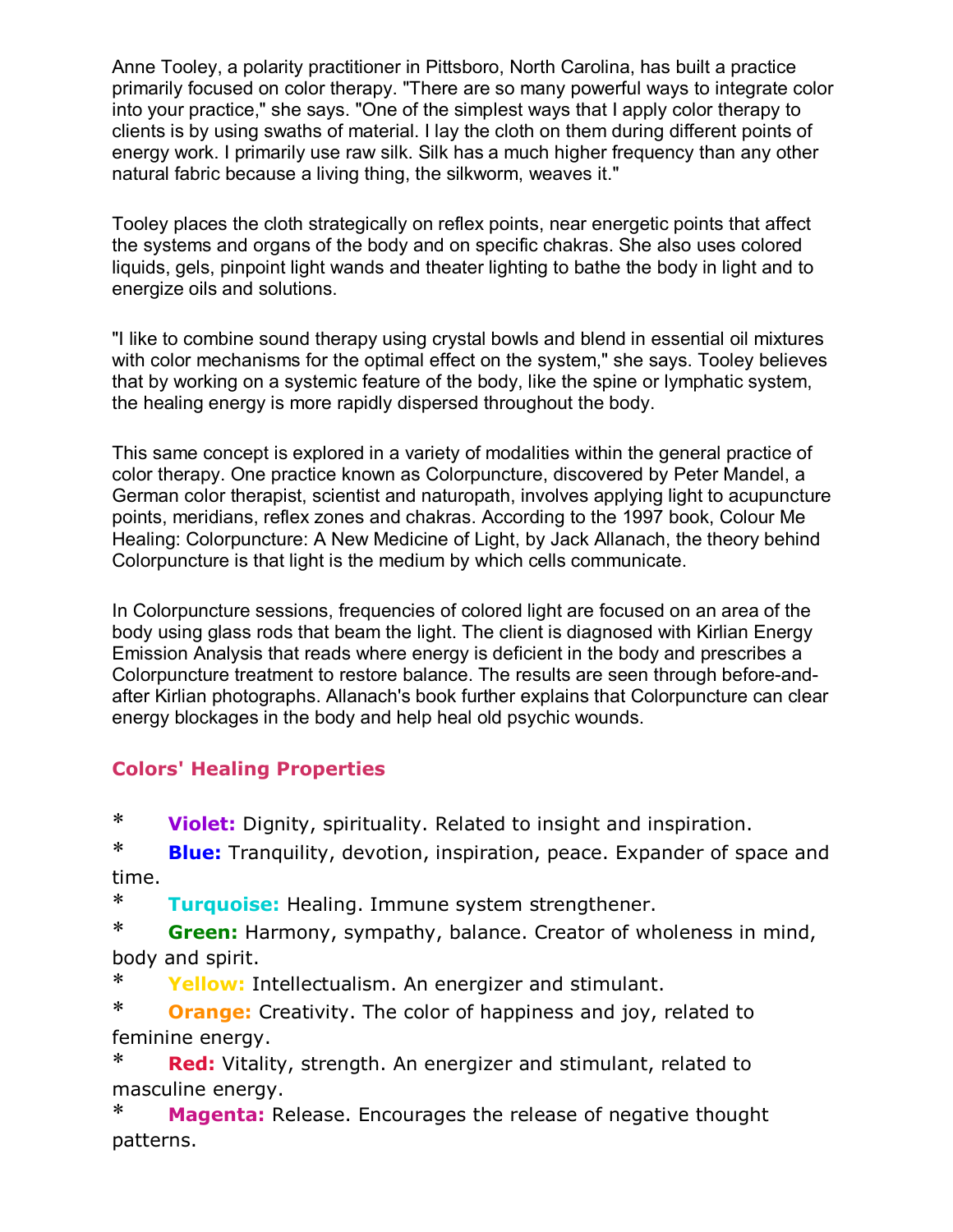### **Color in the room**

Holly Hogue, a Reiki practitioner and energy worker in Louisville, Kentucky, often integrates color therapy into her sessions. She makes the application suit the client and the need. "Sometimes I use crystal cards, which are color energy cards about the same size as credit cards. I use them for working on different chakras and changing the conscious awareness of the client while doing other forms of energy work," she says.

Hogue says that she places the cards on various areas of the client's body, or has the client hold the card while focusing on a specific color. Hogue believes that color healing is very intuitive, but also thinks therapists should also be aware of the client's attitude during the session. "It really depends on the individual. Color is very therapeutic, very helpful to facilitating wellness; however, it really depends on the client's frame of mind how the session should be approached and what tools should be used," she says.

Aguillard agrees. "Many of my clients have an adversity to crystals and color therapy. They are more conservative and the color methods are just too "out there" for them," she says. "Oftentimes I will integrate color without making it a pronounced portion of the session. For instance, I will visualize colors as I work on certain chakras. I don't do anything without pure intent or anything that would compromise my relationship with the client."

Bruce Rawles is a metaphysical practitioner in Nevada City, California, who has performed extensive research into color therapy. He says that color is a vibrational and visual source of energy that we interact with on a daily basis.

"There are energy frequencies all around us that we don't necessarily always pick up on," he says. "Intent is at the core of the frequencies that we emit and, to some extent, also at the core of the nature of the frequencies that we receive."

On a subconscious level, we are constantly affected by the frequencies of the colors around us, Rawles says.

"It is important to use the bright colors to energize a room and soothing colors to calm your client during a massage," he says. "It is also crucial to create a color scheme that energetically complements the mathematical lay of a room. For instance, in nature straight lines and sharp angles are rarely found. Curvature, soft lines and shapes are more forgiving and naturally softer, which is also more pleasing to the eye."

Rawles also points out that the various colors used in a session and in the design of a room can have a profound impact even when they are only used as accent colors.

"Because the energies of color combinations can be so subtle, it is especially important to be aware of every nuance contained within the massage practice or in the elements surrounding the session," says Rawles.